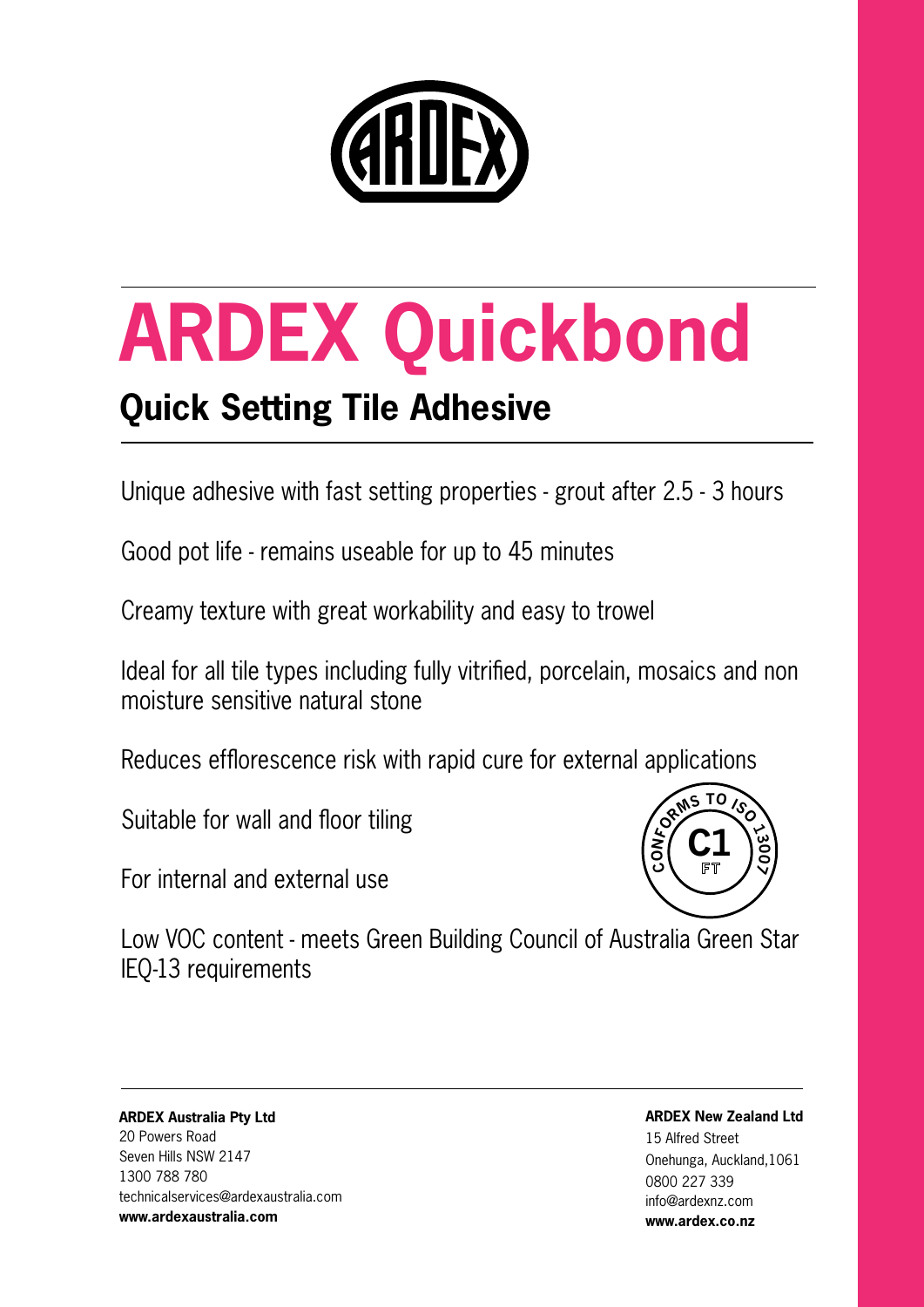## **ARDEX Quickbond**

### **Quick Setting Tile Adhesive**

#### **DESCRIPTION**

ARDEX Quickbond is a fast setting, polymer modified wall and floor tile adhesive, which has been specially formulated to have an extended pot life and fast setting characteristics, making ARDEX Quickbond ideal for situations where the tiled area needs to be accessed or grouted within a few hours of the tiles being fixed. Service areas where minimum down time is critical e.g. shopping centres, commercial situations where other trades need to access tiled floors quickly or domestic situations for same day tiling and grouting are ideal applications.

ARDEX Quickbond is suitable for use in both internal and external with Abalastic applications and is ideal for fixing a range of tiles including fully vitrified, porcelain, mosaics and non-moisture sensitive natural stone tiles.

#### **FOR FIXING (TILE TYPES)**

Fully vitrified and ceramic tiles, porcelain, moisture insensitive natural stones, glass and porcelain mosaics.

#### **TO (SUBSTRATES)**

Concrete, renders, screeds Existing ceramic tiles ARDEX liquid applied undertile waterproofing membranes (if the membrane has been applied on concrete, render or screed)

#### **SUBSTRATE PREPARATION**

The surface being adhered to must be clean, firm and free of dust, dirt, oil, grease, curing compounds, release agents and other barrier materials. Ensure surfaces are dry before tiling, with no residue or permanent damp.

Ensure that the substrate's required drying time, as given in the relevant part of AS 3958, is allowed to elapse prior to fixing the tiles. Prime porous substrates with ARDEX Multiprime.

#### **Concrete**

This includes precast, in-situ and wood floated concrete. As concrete exhibits drying shrinkage, allow to cure for at least 4 weeks prior to tiling. Any surface laitance, concrete sealers, curing compounds, and other materials shall be removed from the surface prior to tiling. Steel trowel finished concrete should be roughened mechanically to remove laitance and provide a good key for tiling. The surface shall be true and level and pitched to drains where required. The concrete should have adequate surface profile (e.g. broom finish) to provide a mechanical key. Smooth surfaces and/or dense concrete greater than 35MPa must be mechanically roughened prior to tiling.

#### **Cement Render/Screeds**

New renders and screeds should be finished with a wood float to the required surface regularity. Screeds shall be pitched to drains where required. Allow at least 7 days to cure prior to tiling.

#### **Existing Ceramic Tiles (Internal Only)**

These include sound, clean, glazed and unglazed tiles. Existing tiles must be firm and stable. Roughen the surface by mechanical means, clean off contamination and dust before tiling. Ensure that at least 80% of the glaze is removed. Tiling over existing tiles is not recommended in immersed applications.

#### **ARDEX Liquid Applied Undertile Waterproofing Membranes**

ARDEX undertile waterproofing must be applied according to instructions and thoroughly dry prior to tiling.

#### **MIXING**

ARDEX Quickbond powder is added to clean water in a clean container whilst stirring vigorously and mixed thoroughly to give a lump free easily worked mortar of a thick creamy consistency. Allow to stand for 5 minutes. Restir the mixture thoroughly and the adhesive is ready for use. A 20kg bag of ARDEX Quickbond requires approximately 5–5.5L of water. Do not add additional water. When using with ARDEX Abalastic, mix approximately 6L per 20kg of ARDEX Quickbond.

The consistency of the adhesive can be slightly adjusted to suit site conditions and size, weight and type of tiles to be fixed. Adding water outside the recommend range will affect working and setting times and strength development . Do not apply at temperatures below 5°C. Avoid mixing fresh adhesive with old adhesive as working times will be shortened, clean bucket between mixes. The pot life of the mixed mortar is approximately 45 minutes at 23ºC and 50% relative humidity.

#### **FIXING TECHNIQUE**

Tiles shall be fixed in accordance with AS3958. Before fixing ensure the substrate has been prepared correctly, and the tiles are free from dust and anti-blocking powder.

In use, ARDEX Quickbond will thicken if left standing undisturbed, but re-stirring makes the product usable for approx. 45 minutes. Do not add extra water. Rough and uneven surfaces can be smoothed with ARDEX Quickbond; the surface must be left to dry before the tile installation can take place.

Substrate surface, type and size of the tiles will determine the selection of the trowel. As a general guide use a 6 x 6 x 6mm notched trowel for walls and 10 x 10 x 10mm notched trowel for floor tiling. ARDEX Quickbond can be applied at a bed thickness greater than 1.5mm and less than 15mm. Adhesive notch lines should be parallel and not fanned. The tiles must be pressed firmly into the freshly combed mortar bed to ensure good contact with the mortar. Slide the tile at right angles to the notch pattern to ensure 100% coverage on the back of the tile. Tiles with ribbed or keyed back profiles should also be buttered to ensure complete coverage. Lift a tile from time to time to check that there are no voids beneath the tile. Do not spot fix. Any surplus adhesive must be removed from the surface of the tile and joints, before the adhesive sets.

ARDEX Quickbond has an open time of 30 minutes, and an adjustment time of approximately 10 minutes. Please be aware of site conditions when considering these times and only spread enough adhesive so that the tiles can be fixed while the mortar is still wet. All tools should be cleaned with water immediately after use.

#### **MOVEMENT JOINTS**

Movement joints must be in accordance with Australian Standard AS 3958.

#### **GROUTING**

Grouting can proceed once the tile bed has hardened sufficiently so that tiles will not be dislodged. Light foot traffic and grouting may be allowed after approximately 2.5-3 hours and full traffic after approximately 3-4 hours at 23ºC and 50% relative humidity. Allow longer for dense tiles/substrates, humid climates and low temperatures. External tiled areas need to be protected from rain ingress if grouting is delayed.

#### **COVERAGE**

20kg of ARDEX Quickbond is sufficient for approximately  $9m^2$  on walls, using a 6 x 6 x 6mm notched trowel and approximately 6m<sup>2</sup> on floors using a  $10 \times 10 \times 10$ mm notched trowel. The coverage will vary depending on substrate condition, tile type and application technique.

#### **PACKAGING**

ARDEX Quickbond is packed in polylined paper sacks – net weight 20kg.

#### **SHELF LIFE**

ARDEX Quickbond has a shelf life of 12 months when stored in the original unopened packaging, in a dry place at 23ºC and 50% relative humidity.

#### **Pay attention to the following:**

Do not use ARDEX Quickbond in continuous immersion applications e.g. swimming pools, tanks, etc. ARDEX provides other systems.

Where movement is anticipated e.g. over heated slabs and exterior situations, mix with ARDEX Abalastic or ARDEX E90.

ARDEX Quickbond tends to thicken when left standing, re-stir the adhesive and do not add more water.

For setting of moisture sensitive natural stones, please refer to products in the ARDEX Natural Stone System.

Drying times may be extended when using ARDEX Abalastic or ARDEX E90.

#### **SAFETY DATA**

This product may cause irritation and an allergic reaction to the skin. It may cause serious eye injury and irritation to the respiratory system. In case of contact with the eyes rinse with running water until advised to stop by the Poisons Information Centre or a doctor, or for at least 15 minutes. Wear protective gloves, clothing, eye and face protection. Avoid inhaling dust/ fumes/gas/mist/vapours/spray. Ensure adequate ventilation during mixing and application. Store locked up. Check with your local Council regarding the disposal of contents, dispose of packaging thoughtfully and recycle where possible. Keep out of the reach of children. Call the Poisons Information Centre on 131 126 (AUS) and 0800 764 766 (NZ) or call a doctor if you feel unwell. Additional information is in the Safety Data Sheet (SDS) at www.ardexaustralia.com